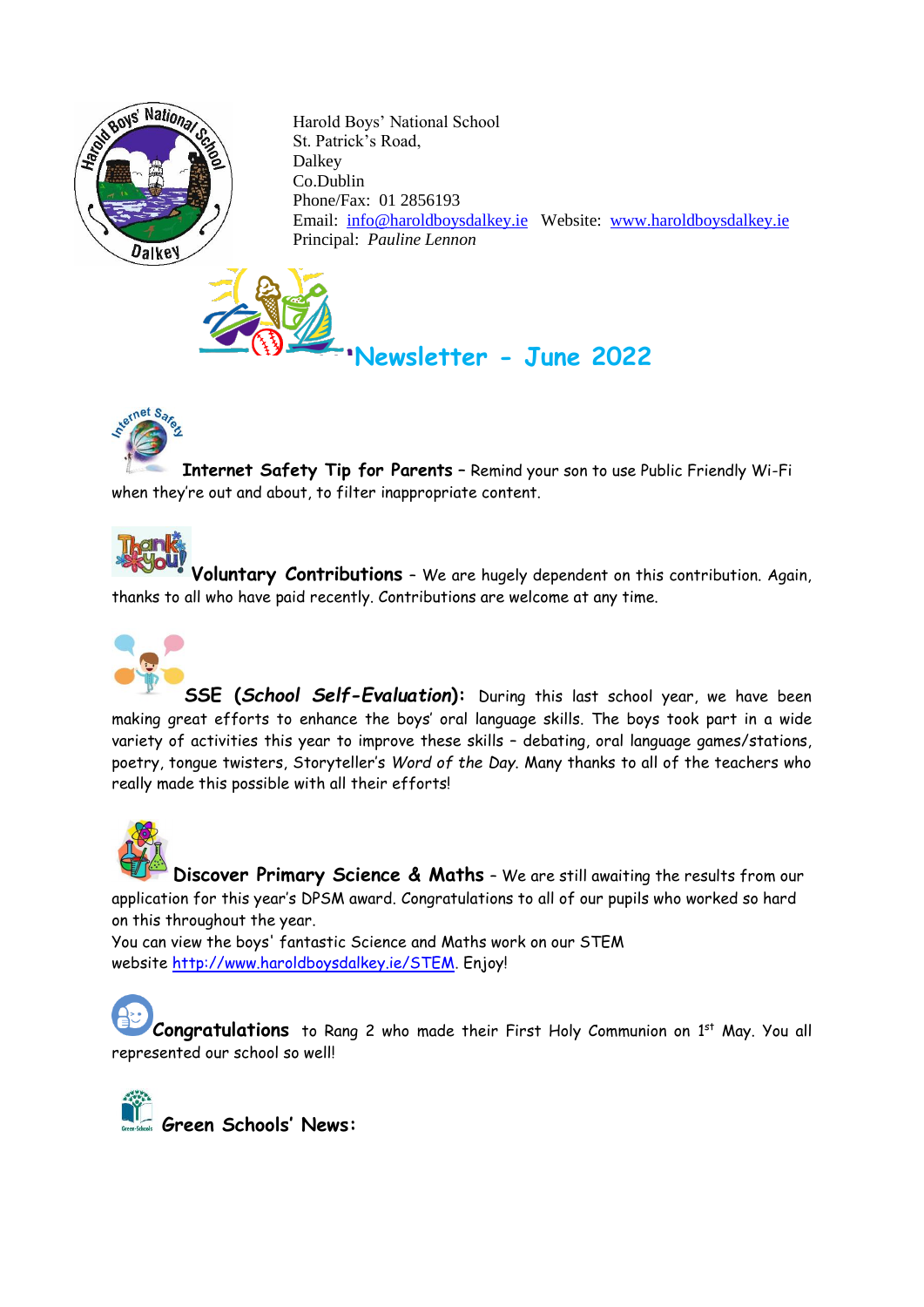**Food Dudes:** We are delighted to be taking part in the healthy eating programme Food Dudes. It began on Thursday 26<sup>th</sup> May, and so far, the boys have tasted bananas, peppers, blueberries, carrots, satsumas, cucumbers, apples & tomatoes. A special thanks to the four boys in Rang 6, Adam Byrne, Daragh Kral, Emmet Byrne & Gavyn Owens, who have been excellent helpers so far.



**Congratulations to all Scríobh Leabhar Winners:**

|        | Gradam                            |
|--------|-----------------------------------|
| Rang 2 | Mateo Breannáin Segura - An Scoil |
| Rang 3 | Seán Kral - Cola Coala            |
| Rang 4 | Renz Tadique - Ollphéist          |
| Rang 5 | Crosby Ó Concobhair - Mé Féin     |
| Rang 6 | Peter Gavin - The Black Pearl     |



## **Sports News:**

Both our GAA and basketball coaching will continue into the month of June. Many thanks to our coaches Mark Brennan & Ed Randolph.



• Best of luck to all of the boys who will be taking part in the **Soccerthon** on Friday 3<sup>rd</sup> June. Thank you so much to all of you who sponsored the boys in our biggest (& last) fundraiser of the year.

 $G\delta A$ 

• Congratulations to our Senior Gaelic Football Team who won this year's **Seán O'Gorman Shield** against the Harold Glasthule. Well done boys!

• **Santry Athletics:** Well done to our Santry Athletics team who represented the school so well on Thursday 26<sup>th</sup> May. Huge congratulations to our medal winners - Eoin McCormick who came second in his sprint and our U14 relay team. It was a wonderful achievement, well done boys!

| <u> Under 12s</u> - John Kavanagh, Jac Owens, Eoin | Under 14s - Nicholas Moloney, Adam Byrne, |
|----------------------------------------------------|-------------------------------------------|
| McCormick, Rory Nolan, Tom O'Shea                  | Gavyn Owens, Jake Tran, Beau McCabe       |